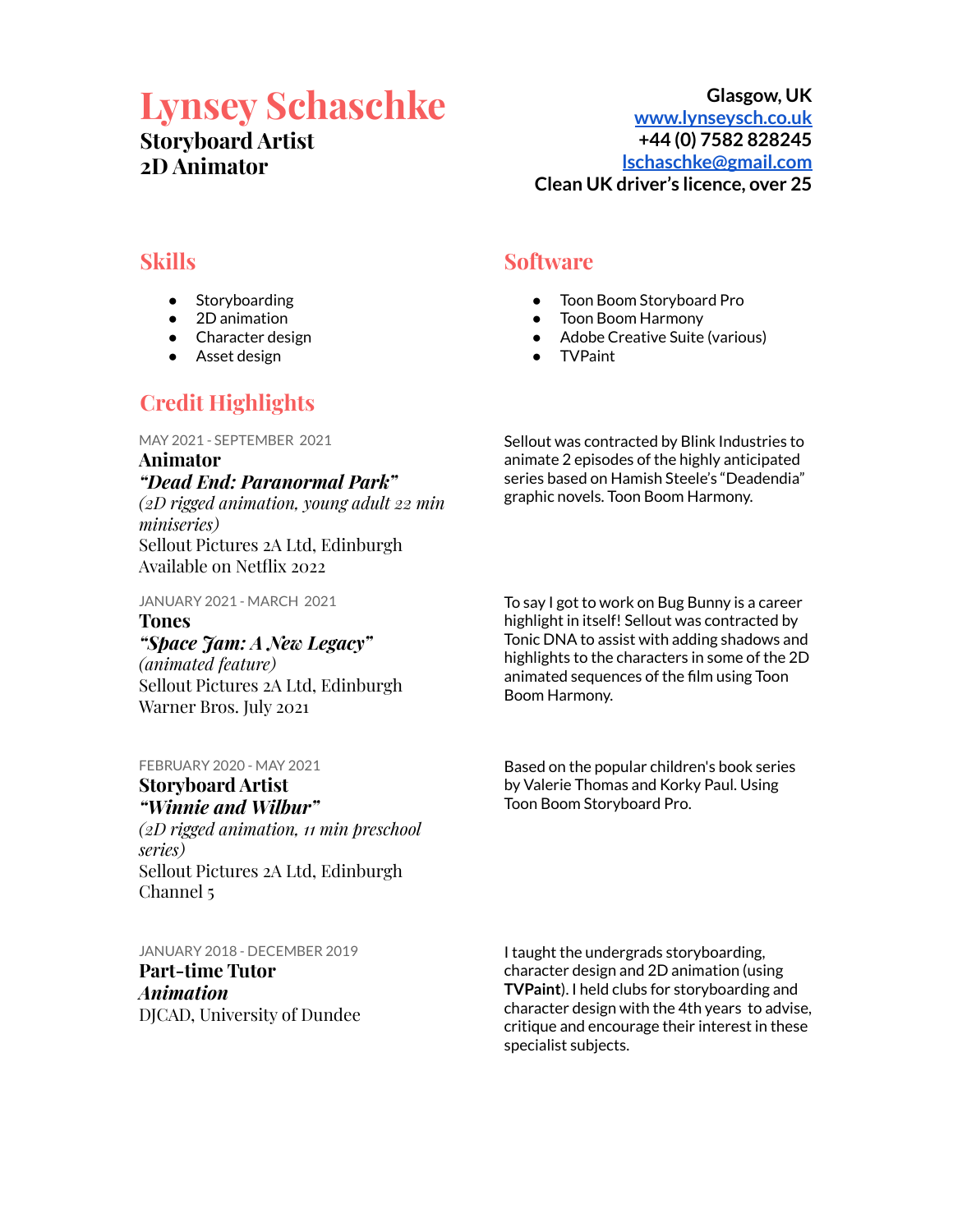### APRIL 2019 - AUGUST 2019

# **Clean-up & Inbetweening Artist** *"Klaus"*

*(2D animated feature)* Sellout Pictures 2A Ltd, Edinburgh Available on Netflix 08/11/2019

# JANUARY 2018 - FEBRUARY 2019 **Storyboard Artist**

*"Jessy and Nessy"*

*(mixed media animation & live action, 40 x 11 min preschool series)* Jam Media, Belfast (working remotely) Available on Amazon Prime 13/03/20

### *BAFTA and Annie Award winning, Oscar nominated.*

We worked with SPA Studios to provide clean-up and inbetweening. We used **Harmony** and had a good feedback system with SPA to ensure our work was up to the high standard the film needed. As we were brought on relatively close to the final deadline, we had to hit the ground running!

After working with Jam previously, I was delighted to be working with them again on a new show full of fun and warmth. I boarded 8 episodes (**Storyboard Pro,** 30 day turnaround per ep) with special attention to the mix of live action with animation

AUGUST 2016 - MARCH 2017 **Storyboard Artist**

# *"Becca's Bunch"*

*(puppets/3D, 52 x 11min preschool series)* Jam Media, Dublin (working remotely) Available on Nick Jr. 02/07/18

### AUGUST 2014 - FEBRUARY 2015

**Trainee Storyboard Artist/ Trainee Compositor** *"OOglies Funsize"*

*(stop motion, 20 x 5min children's series)* Ko Lik Films, Edinburgh CBBC 2015

I storyboarded four episodes using **Storyboard Pro**. Turnaround for each episode was 4 weeks and included roughly timing out an animatic for my weekly drafts. My previous experience on **OOglies** was invaluable when it came to being aware of rig placement.

### *Winner of the short form Children's BAFTA 2015*

Starting as a trainee storyboard artist, I learned a lot from my supervisor/mentor (Vicki Haworth) and my teammates. I was then offered the opportunity to move to compositing - rig removal & SFX. This gave me first-hand insight into how the choices of a storyboard artist will eventually affect the compositor's work.

# **Education & Training**

In addition to the following list, I have also subscribed to self teaching sites including Schoolism, Proko and Creature Art Teacher and will actively seek tutorials, workshops and webinars to learn or improve upon my skills. I'm a regular reader of publications such as Character Design Quarterly and the online animation magazine Skwigly. I also try to attend festivals and conferences such as Annecy, Move Summit and Dingle.